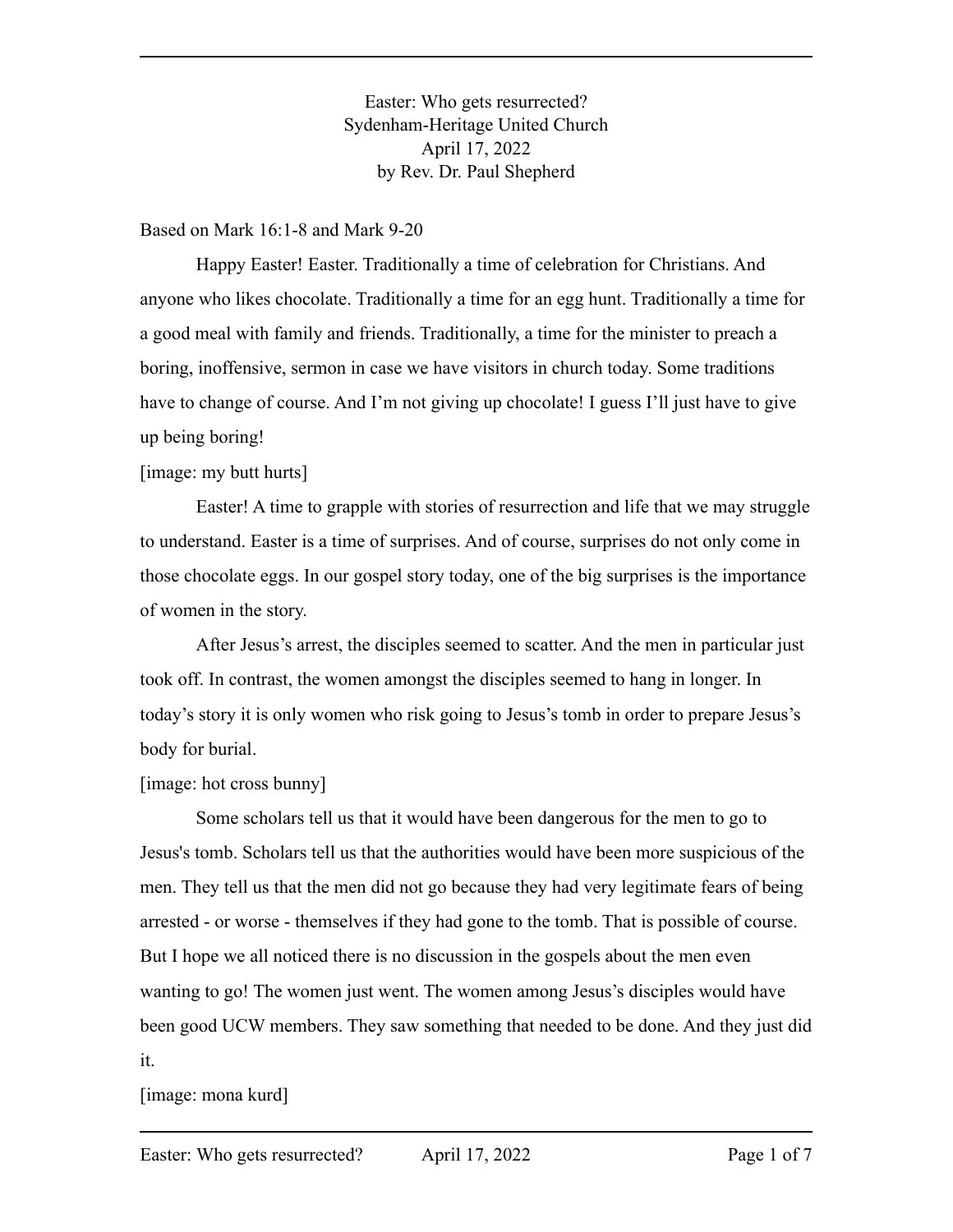Then, when the women returned to find the disciples, it seems that the disciples did not believe them. Or I could say the men did not believe the women until they had more proof. Which means that the men did not believe the women.

The women were the first on the scene. And they were also the first to be removed from the story. When the apostle Paul described this same event in 1 Corinthians 15, he said, "remember that Christ died for our sins in accordance with the scriptures, and that he was buried, and that he was raised on the third day in accordance with the scriptures, and that he appeared to Cephas [which was another name for Peter], then to the twelve. Then he appeared to more than five hundred brothers and sisters at one time, most of whom are still alive, though some have died. Then he appeared to James, then to all the apostles. Last of all, as to someone untimely born, he appeared also to me." [image: brothers in greek]

According to Paul then, the women were not at the tomb at all. And even the reference to "more than five hundred brothers and sisters" does not actually include women. I'm sorry to have to tell you that. Most biblical translators insert the English phrase "brothers and sisters" whenever Paul uses the Greek word for "brothers". The simple truth is that the role of the women disappeared from the story.

So the men did not believe the testimony of the women. Is anyone here really surprised? Do not forget that in those days, and in that culture, women were not eligible to give testimony in Jewish court either. It is not actually hard to believe that when the women tried to share a story about a risen Jesus, nobody believed them. Moreover, I wonder if the women were even understood. They were describing what sounded impossible of course. Later writings removed the women from the story. But in the Gospel of Mark - which was the first gospel to be written down, the women are still front and centre at the tomb.

### [image: two paths]

We just read the entire last chapter of the gospel of Mark, which describes what happened to Jesus and to the disciples after Jesus's crucifixion. For Mark, it is the end of the gospel. The end of the story. And I wonder if you noticed, but the chapter in fact contains two different endings. Our first reading this morning included the first ending.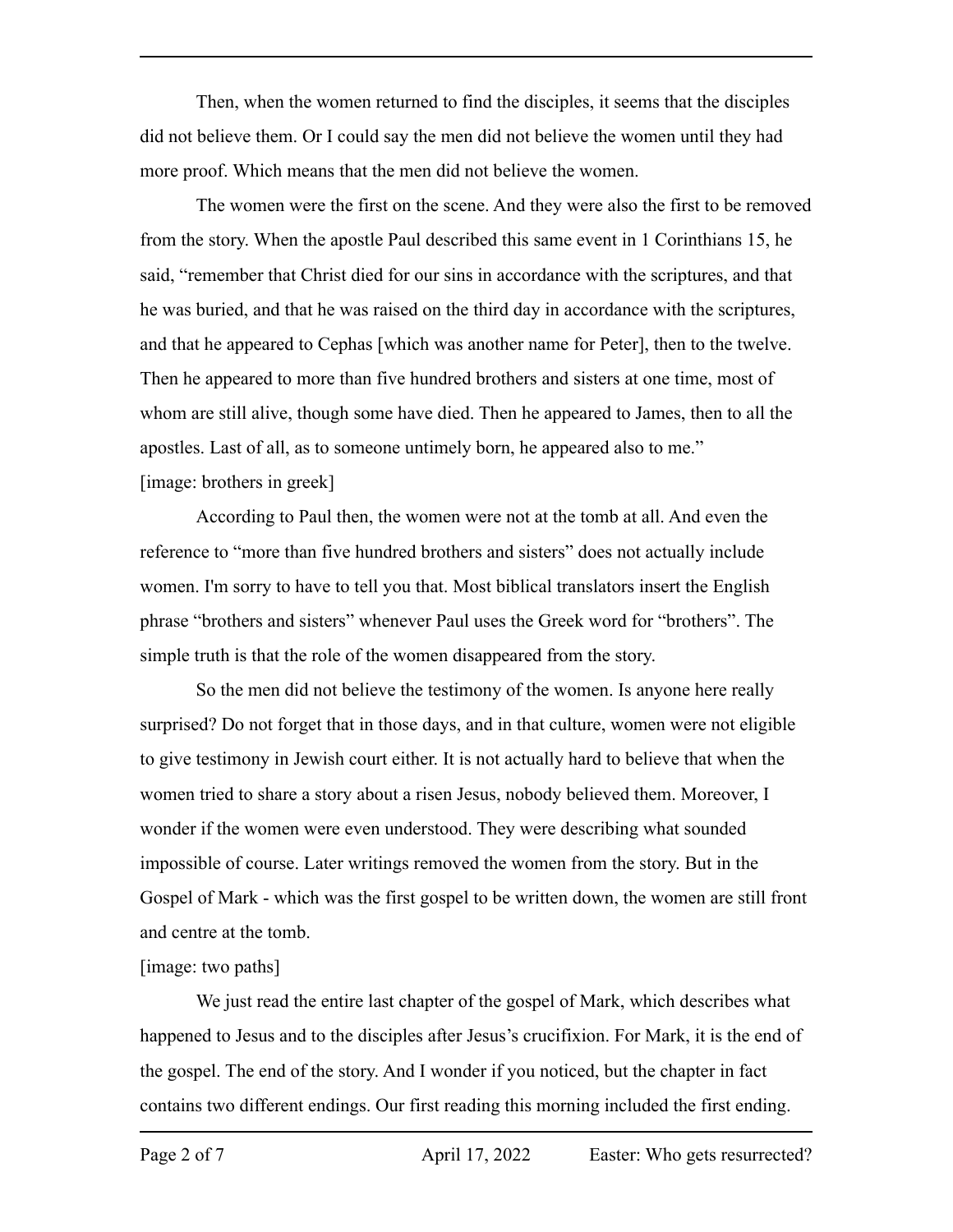And the second reading was the second ending.

The first ending is very brief. The women come to find Jesus's body at the tomb. They meet an angel who tells them that Jesus has risen. And the women run away in fear to find the rest of the disciples.

The second ending continues from there. It focuses on the fact that the disciples did not believe the women and other witnesses who saw the risen Jesus. The second ending also includes what is sometimes called "The Great Commission". That is where Jesus tells the disciples to spread the Good News throughout the world and to baptize people everywhere. It is in fact, a call to create and to grow the church.

The first ending, which ends with the women running away in fear, is accepted by virtually all biblical scholars to be the ending that Mark actually wrote. The second ending was written, not by Mark, but by the early church. The second ending is completely absent from the earliest manuscripts of the New Testament. And - as always that is an invitation for us. An invitation - not to throw the second ending away. But an invitation to consider: what problem did the early church have with the original ending? "What is wrong with the original ending?" Or, perhaps more graciously, "What more did the early church think needed to be said?"

And if we think about what more needed to be said, we will need to consider what the word "resurrection" means. Those of us here who are high on chocolate eggs might immediately say that resurrection means Jesus's dead body returning to life. Well, of course that is one sense of the word, "resurrection". But the word resurrection has other meanings.

### [image: a short digression]

People often speak about resurrecting things. If you go to google and search for "I resurrected my old …" you will find an impressive list of old things that people say they have resurrected .... from old computer systems to old washing machines. From bicycles to web sites. From old cameras to ... well, you get the idea.

[image: steam tractor]

Please understand, I am not imposing the word "resurrection" on to these items. People are using the word "resurrection" to describe their own experience. But in all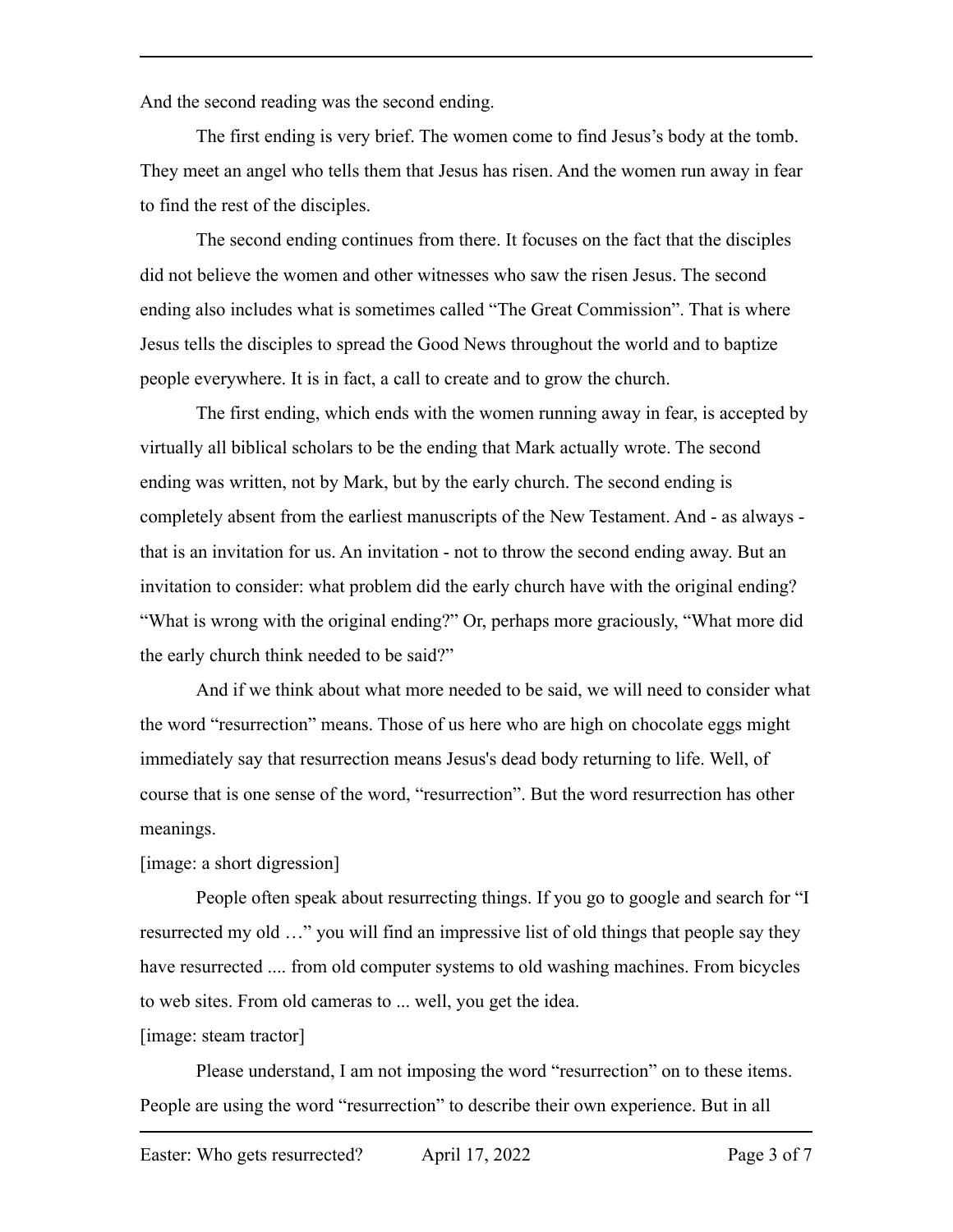those cases, resurrecting an old camera - for example - merely means that someone had a camera, which they used and loved. Then over time the camera was no longer used. Then the person rediscovered the camera and brought it back into use. That type of "resurrection" simply means that something old is used again. And it is used in just the way it was used before. It is not "better". It is not "improved". It is simply used "again". [image: brantford boiler]

That type of resurrection can be fun. But it is really just backwards-looking. It is simply realizing that an old item like a camera still performs its original function. That type of resurrection might be interesting, and perhaps comforting, but it is backward looking.

In the same way, if the dead body of the crucified Jesus had simply sprung back to life for a few weeks. If things had simply returned to the "good-old-days" for Jesus and the disciples, that would have been backward looking too. Resurrection is not just reversing a crucifixion. Whatever we think happened on that day of resurrection, the strong reaction of the disciples suggests that something very dramatic happened that day. Perhaps something even more amazing than a dead body coming back to life. [image: backwards vs forwards]

Because there is another way to think of resurrection - and that is looking forward. We often say that resurrection is about finding new life. And new life is always about our future.

The early church wrote a second ending to the Gospel of Mark because they thought that something more needed to be said. I believe that the first ending is backwards-looking, and the second ending is forwards-looking. The first ending ended with the women running away in fear. The second ending was about taking the faith out of the tomb and taking it to the streets.

The first ending is about the resurrection of Jesus's body. The second ending is about resurrection and new life for the whole community. The second ending is important. The second ending is about the future. The second ending is about our future. [image: you are invited]

Resurrection is an invitation. Not an invitation to go back to our old life.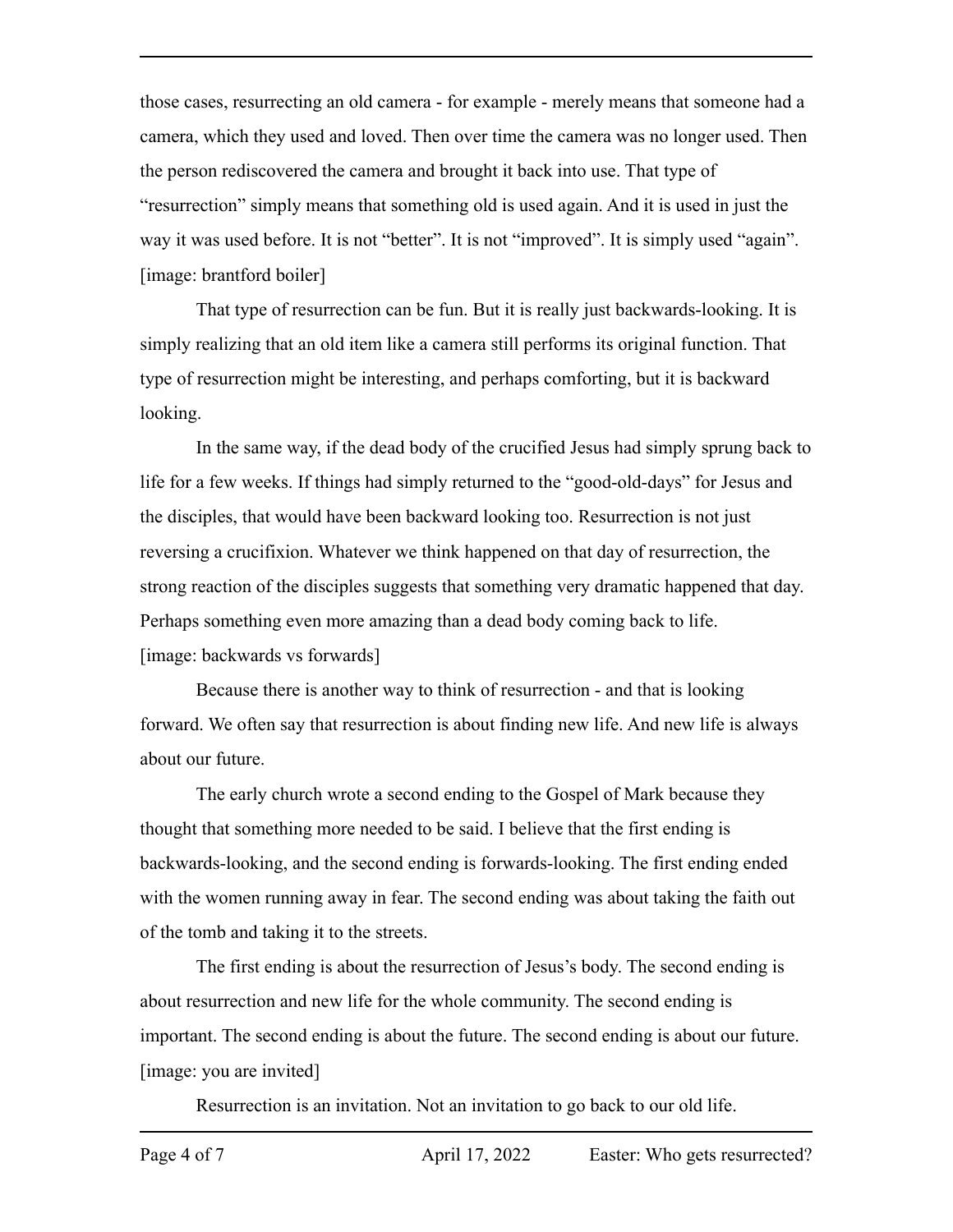Resurrection is an invitation forward into a new life. The real issue at Easter is not whether or not Jesus's corpse was physically resurrected for a few weeks. The real issue is whether or not you and I can be resurrected into new life. Right here. Right now. Can we find new life today, in spite of our limitations. In spite of our various weaknesses. In spite of covid.

And that is our invitation for today. What resurrection, what new life are we looking for today? And that question applies to us as individuals, and as a congregation. What resurrection do we ourselves need?

[image: throwing trash away]

We have been discussing this all thought Lent, actually. On an individual level. Which is why during Lent we have all been encouraged to find new life by giving up some of the baggage that weights us down. Including: our need for control, our expectations, our resentments, our being judgmental, and our feeling powerless. That is how we find new life individually. That is how we find our resurrection. [image: body of christ]

And what about the resurrection of us as a congregation? As the body of Christ? Historians can argue if they like about what happened to Jesus's body 2000 years ago. But what I care about - and what I hope we all care about - is what happens to this body today - this congregation. This body of Christ. What resurrection are we open to ourselves? What resurrection do we need to have? What resurrection does Brantford need us to have? I really look forward to discussing this with you over coffee today and throughout the week.

### [image: hymn lyrics]

And if we are looking for some hints, immediately after this reflection we will be singing together the hymn "Christ has no body now but yours". That hymns mentions opportunities like:

- Heal the wounded world
- See as Christ would see
- Journey with the poor
- Give back to those in need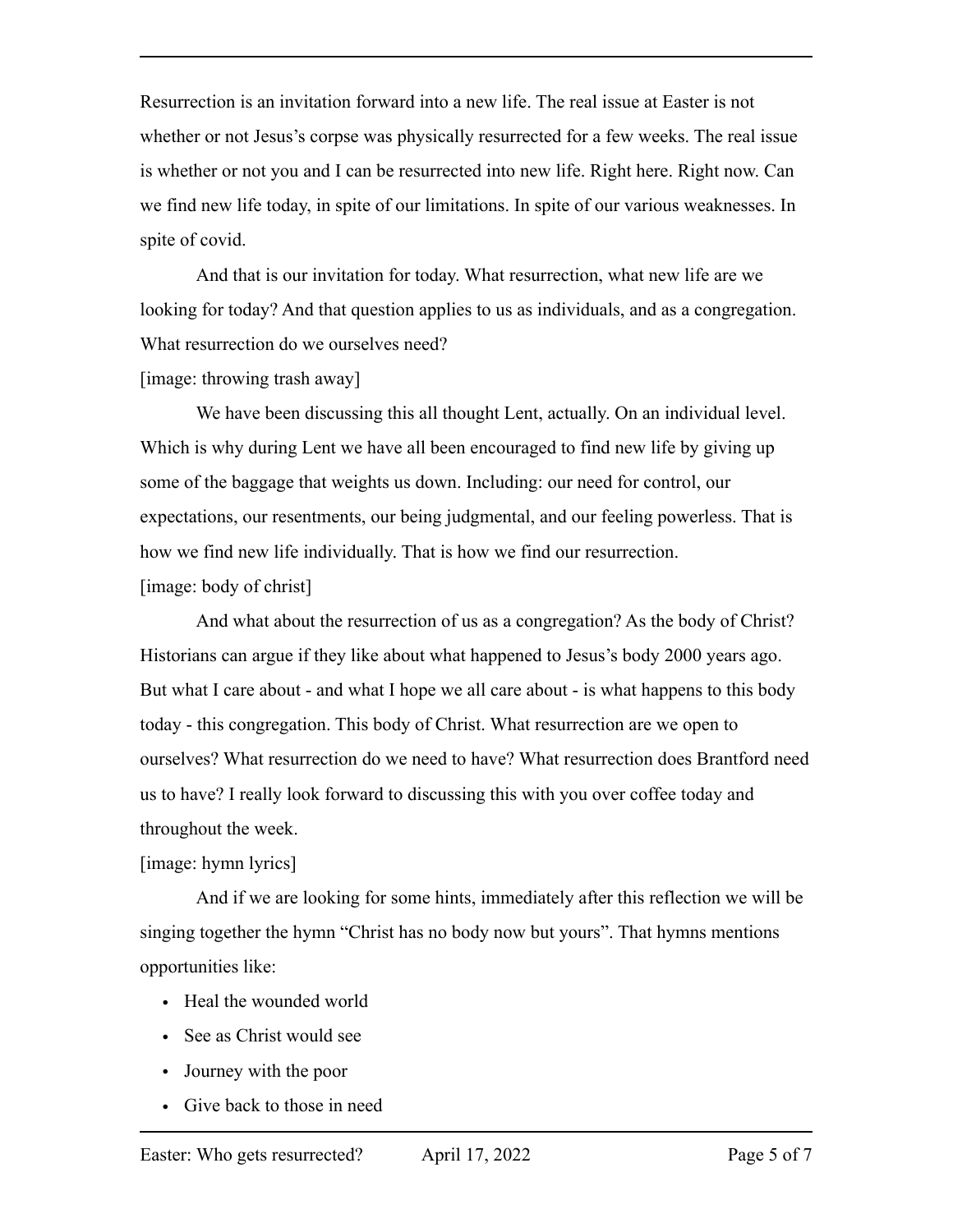And many others. As we sing together I invite you to see which expressions resonate with you. We say that we are the body of Christ. But let us challenge each other to push beyond that metaphor into practical, doable, possible actions. The spirit of Jesus calls us to be the body of Christ. Do we want to accept that resurrection?

## [image: holy week]

I really enjoy the drama of Holy Week. We start with cheering and singing on Palm Sunday. By Maundy Thursday, we have become a bit confused. Jesus does not seem to be taking his ministry where we expected it to go. He turns out to not be the Jewish messiah who will liberate us from Roman rule after all. By Good Friday, that confusion has turned into sadness, bitterness, anger, disbelief at the death of Jesus by crucifixion. Our world has been shaken. We doubt ourselves. Were we suckers? Were we following a delusion? And then as Easter morning dawns, we find resurrection. We find new life.

That emotional roller-coaster we call Holy Week likely reminds many of us about some parts of our own lives too. The cycle of joy, uncertainty, loss and grief, and new life is a familiar feature of the human condition. If you don't believe me, ask someone who has been through cancer treatments. Ask someone who has experienced deep loss. Ask someone who struggles with homelessness. Ask someone who struggles with mental health. Ask someone who struggles with addictions. Our need for resurrection is real. Our need for new life is real. My hope and prayer is that this community of faith becomes a place where each of us can help each other find that new life, together. My hope and prayer is that we embrace our own resurrection.

# [image: arrival]

But even after all that, I have to say that I really like the first, original ending to the gospel of Mark. I love how raw and organic it is. I love the fact that the author had no problem ending the gospel without closure. It is simply beautiful. An angel tells the women that Jesus lives. But the angel does more than that. The angel tells the women to not fear. And the angel tells the women to go. The command is - in spite of fear - to go. To continue. To keep working for the healing of the world. To keep working to build and be the kingdom of God here and now. The original ending of Mark says that the continuing spirit of Jesus is enough. The continuing of the spirit of Jesus, the spirit that